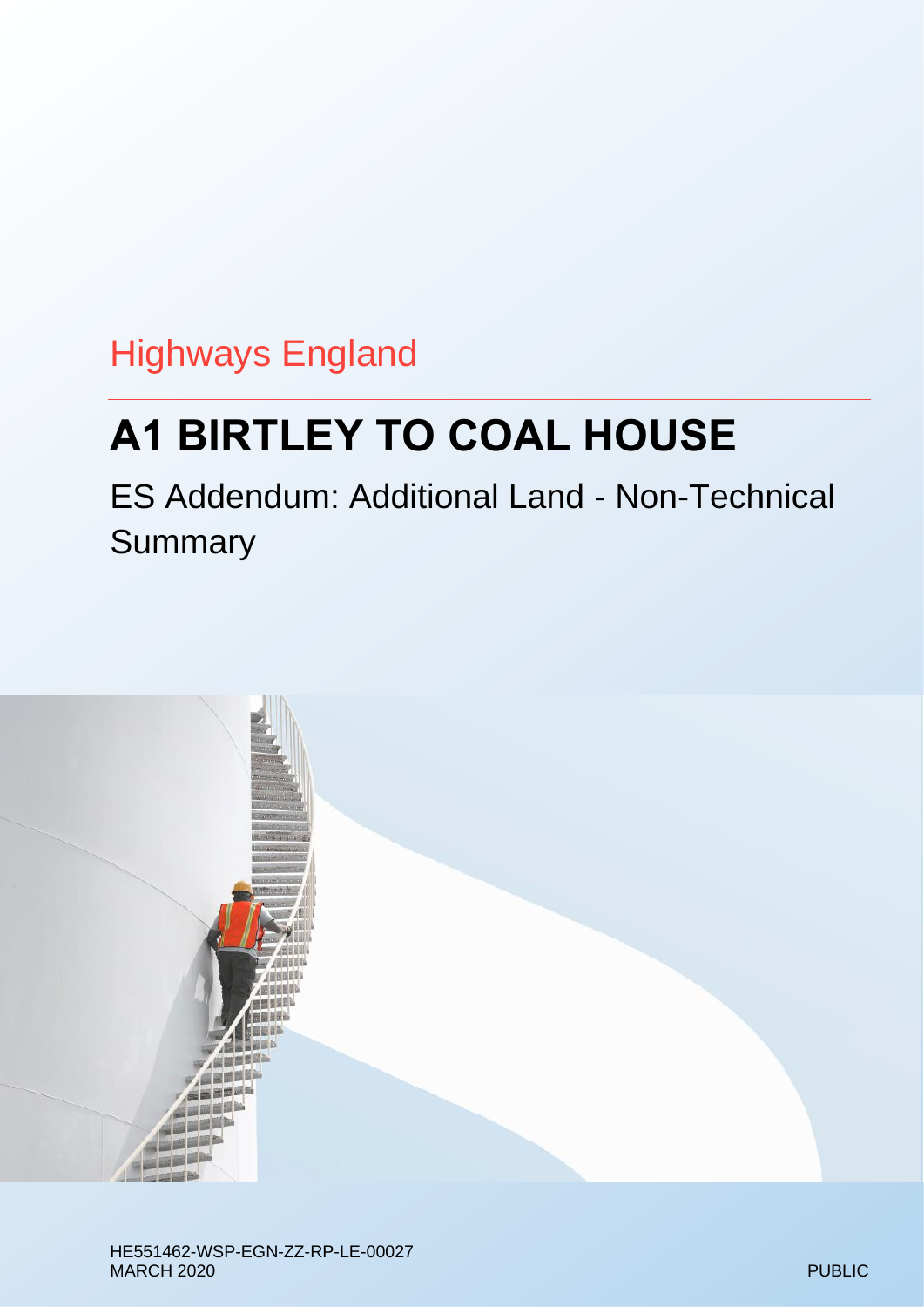# Highways England

# **A1 BIRTLEY TO COAL HOUSE**

ES Addendum: Additional Land - Non-Technical Summary

**TYPE OF DOCUMENT (VERSION) PUBLIC**

**PROJECT NO. 70041947 OUR REF. NO. HE551462-WSP-EGN-ZZ-RP-LE-00027**

**DATE: MARCH 2020**

**WSP** 

Three White Rose Office Park Millshaw Park Lane Leeds LS11 0DL Phone: +44 113 395 6200 Fax: +44 113 395 6201 WSP.com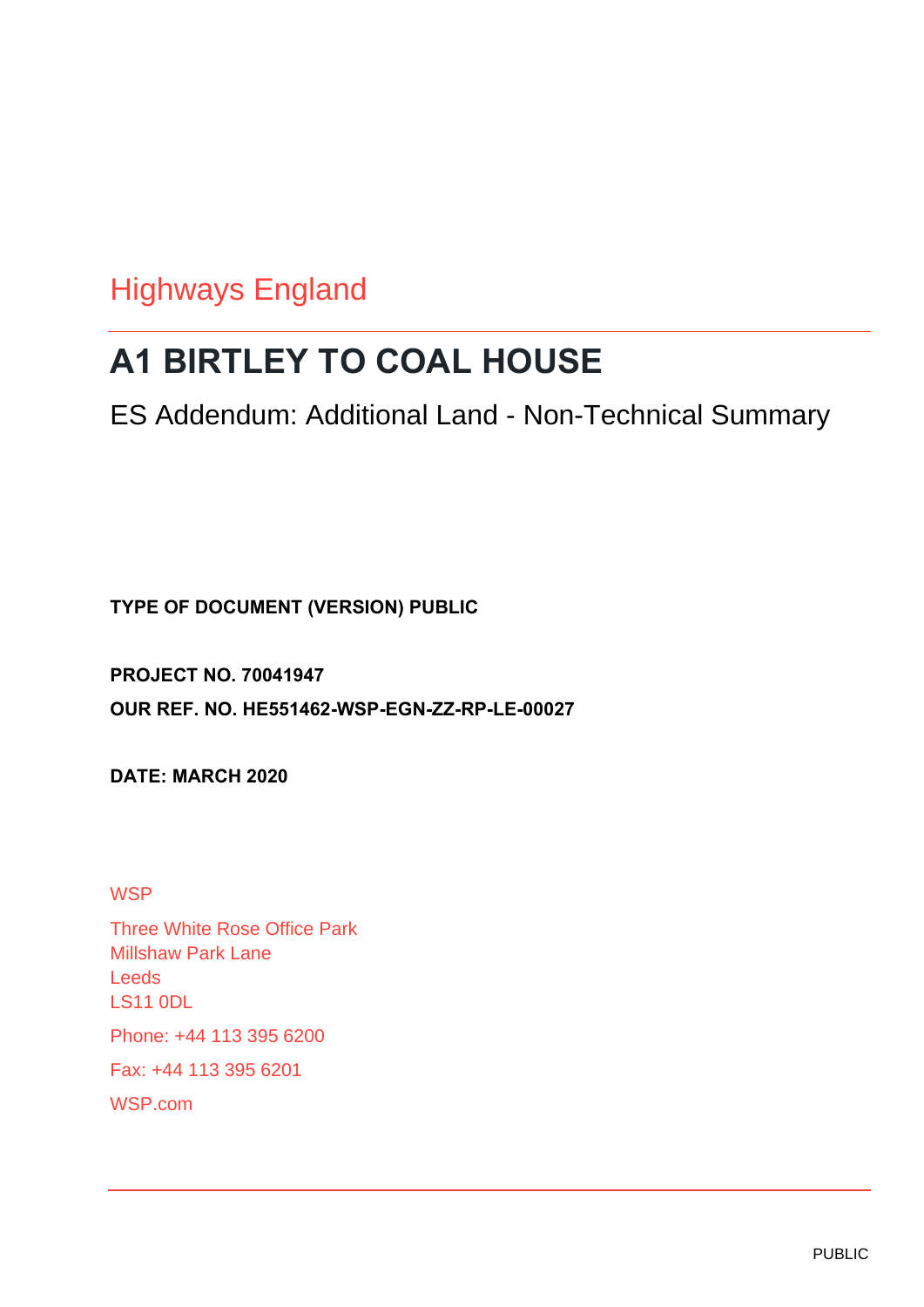

# **CONTENTS**

| <b>INTRODUCTION</b>                 | 1              |
|-------------------------------------|----------------|
| <b>NEED FOR THE ADDITIONAL LAND</b> | 1              |
| <b>SCOPE</b>                        | $\overline{2}$ |
| THE ADDITIONAL LAND                 | 3              |
| <b>CULTURAL HERITAGE</b>            | 5              |
| <b>LANDSCAPE AND VISUAL</b>         | 5              |
| <b>BIODIVERSITY</b>                 | 6              |
| POPULATION AND HUMAN HEALTH         | 7              |
| <b>COMBINED EFFECTS</b>             | 7              |
| <b>CONCLUSION</b>                   | 8              |
| <b>WHAT HAPPENS NEXT?</b>           | 8              |
|                                     |                |

# *FIGURES*

| Figure 1 - Scheme Plan                               |  |
|------------------------------------------------------|--|
| Figure 2 - Indicative layout for the Additional Land |  |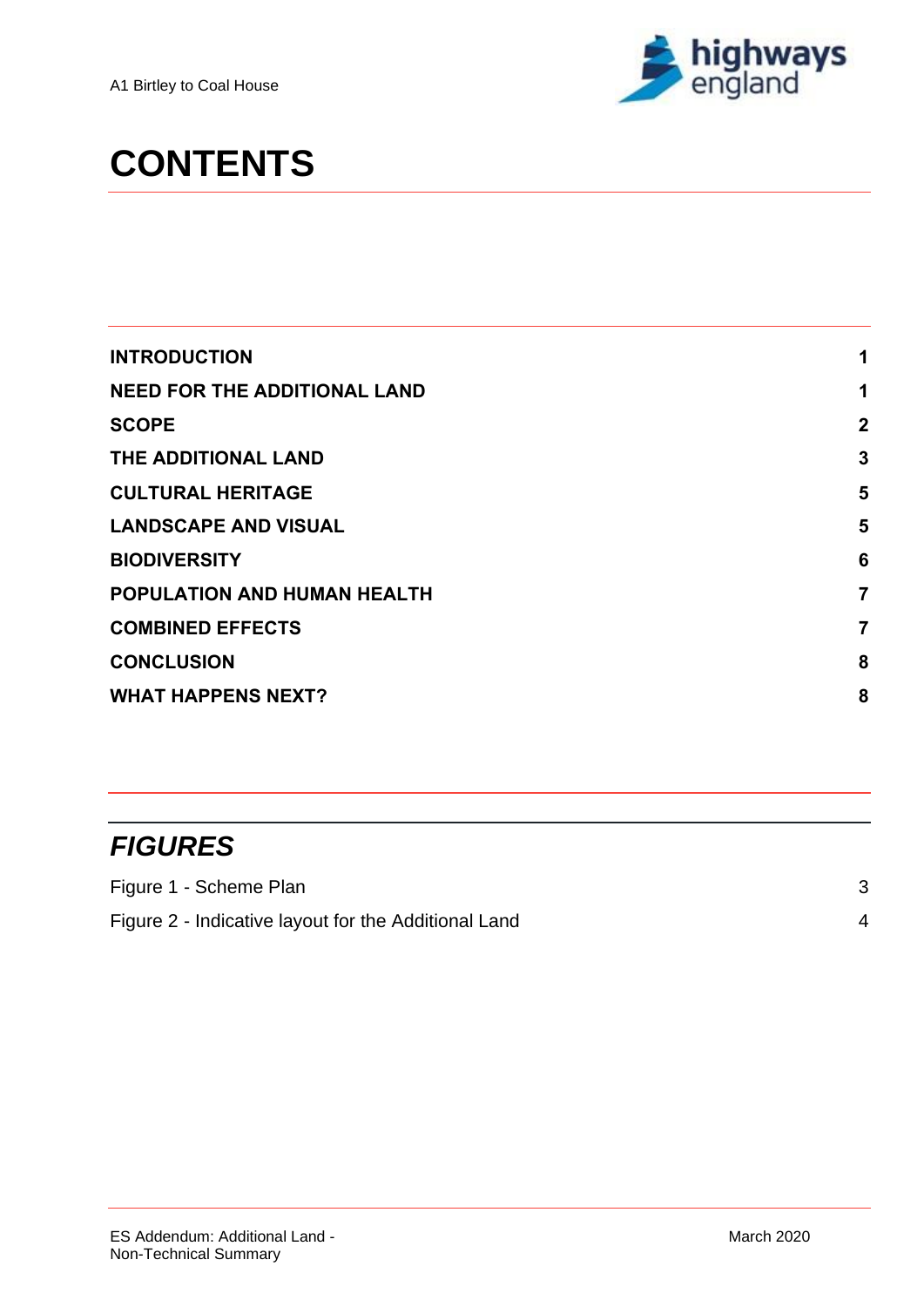

# <span id="page-3-0"></span>**INTRODUCTION**

An application for a Development Consent Order (DCO) was submitted by Highways England to the Secretary of State for Transport via the Planning Inspectorate on 14 August 2019. The DCO would, if made, grant consent for the A1 Birtley to Coal House Scheme. The application was accompanied by an Environmental Statement (ES) which considered if there would be significant effects on the environment as a result of the Scheme.

Further design development has continued to be undertaken by Highways England in order to realise efficiencies and design benefits. This is particularly important in optimising a scheme being delivered by the public sector in the public interest.

As a result of the further design development additional land at junction 67 (Coal House) not included in the application submitted in August 2019 has now been identified to allow material stockpiling during construction of the Scheme.

In order to assess any environmental impacts of including the additional land, an environmental impact assessment has been carried out. This Non-Technical Summary presents a summary of the outcome of the assessment in non-technical language. It is not a duplication of the Non-Technical Summary of the ES submitted with the application and so should therefore be read in conjunction with it – a copy of the Non-Technical Summary submitted with the application can be found at

[https://infrastructure.planninginspectorate.gov.uk/wp](https://infrastructure.planninginspectorate.gov.uk/wp-content/ipc/uploads/projects/TR010031/TR010031-000592-6.4%20Environmental%20Statement%20-%20Non-Technical%20Summary.pdf)[content/ipc/uploads/projects/TR010031/TR010031-000592-](https://infrastructure.planninginspectorate.gov.uk/wp-content/ipc/uploads/projects/TR010031/TR010031-000592-6.4%20Environmental%20Statement%20-%20Non-Technical%20Summary.pdf) [6.4%20Environmental%20Statement%20-%20Non-Technical%20Summary.pdf](https://infrastructure.planninginspectorate.gov.uk/wp-content/ipc/uploads/projects/TR010031/TR010031-000592-6.4%20Environmental%20Statement%20-%20Non-Technical%20Summary.pdf) .

## <span id="page-3-1"></span>**NEED FOR THE ADDITIONAL LAND**

The additional land would allow the main contractor, who are responsible for constructing the Scheme, to optimise the programme for construction of the proposed earth embankment for the new Allerdene Bridge to the west of the East Coast Main Line (ECML).

A larger material stockpile area, in the form of the additional land, adjacent to the Scheme Footprint at Allerdene would reduce the number the vehicle movements on the A1, compared to smaller stockpiles be adopted along the corridor of the A1 with the existing compound arrangement. The just-in-time delivery approach for the embankment fill material would increase the peak vehicle movements on the A1. The use of a larger stockpile area, created over a longer period of time adjacent the works, would remove the peak construction traffic on the A1, but 'smooth' it over a longer period of time lessening the impact on road users and sensitive receptors. The larger stockpile would enable construction plant used for earthworks operations to work more efficiently than placing the same material at a slower rate when relying upon the material to be transported to the deposition area at a just-in-time fashion.

Temporary possession of the additional land would enable the overall construction programme to be reduced by up to six months, resulting in a 30-month construction programme, compared to a 36-month construction programme.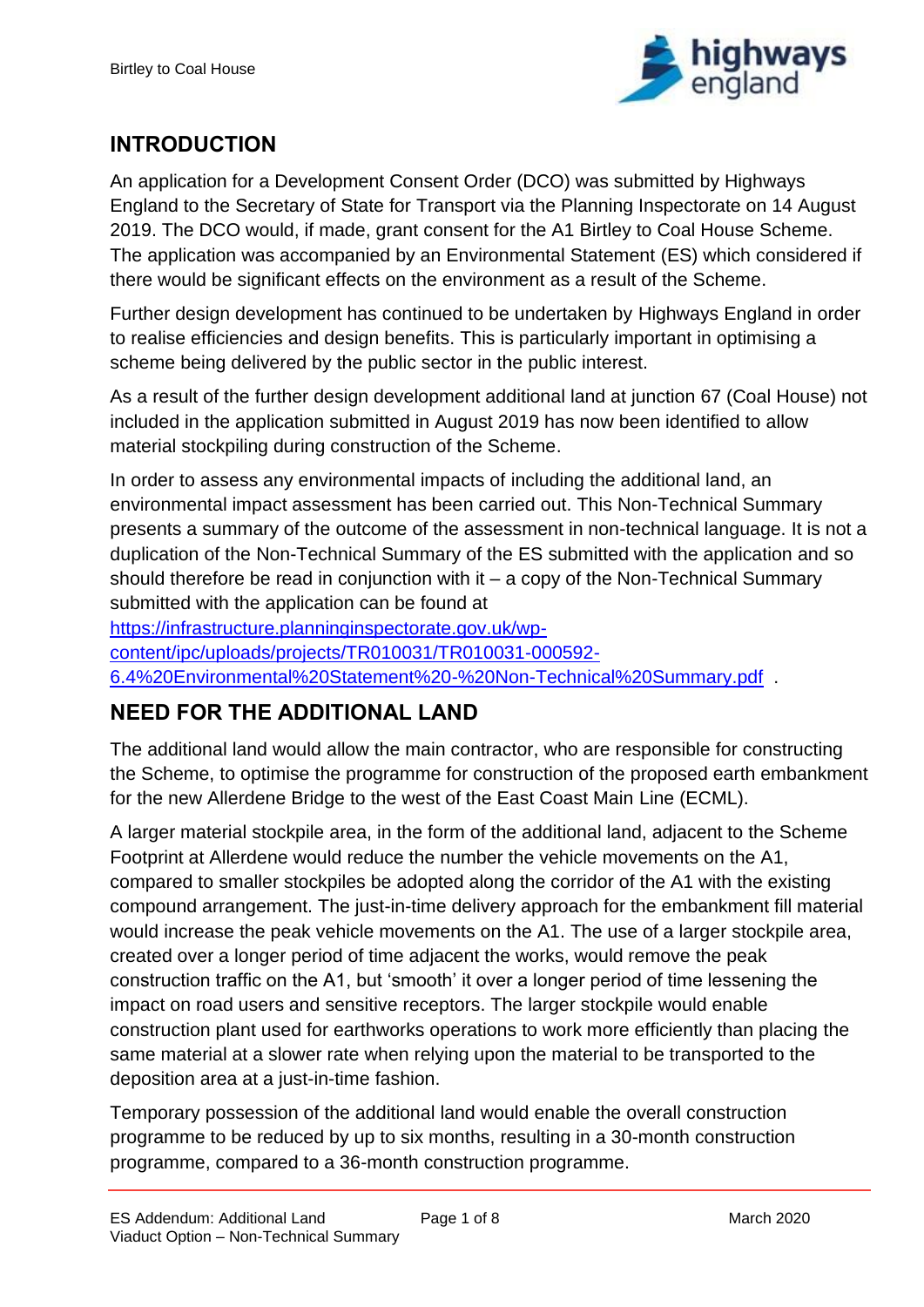

It would deliver the following benefits:

- Reduce the impact to road users as the duration of the temporary traffic management and road works on the A1 main line will be reduced accordingly. This will enable road users to enjoy the journey time savings from the new road six months earlier than planned.
- Reduce the length of disruption to residents and in particular those who live alongside the A1.
- Reduce the length of time that the Scheme requires possession of other temporary land. This will enable the Scheme to return the land back to its original state and the land owners to recommence enjoyment of their land up to six months earlier than originally planned.
- Realise the economic benefits that the Scheme will deliver to the local area up to six months earlier than originally planned.

### <span id="page-4-0"></span>**SCOPE**

A desktop assessment was carried out to identify potential environmental impacts associated with including the additional land in the application. The outcome of this informed an environmental impact assessment scoping exercise to identify those environmental topics that would require a full environmental assessment. The following topics were identified for further assessment:

- Cultural heritage.
- **Landscape and visual.**
- **Biodiversity.**
- **Population and health.**

An addendum to the ES has been produced which presents the outcome of the assessment of the likely significant effects for these topics as a result of including the additional land.

For other topics considered in the ES, there are no anticipated changes in impacts or effects from those previously stated in the ES [APP-030] and therefore these other topics are scoped out.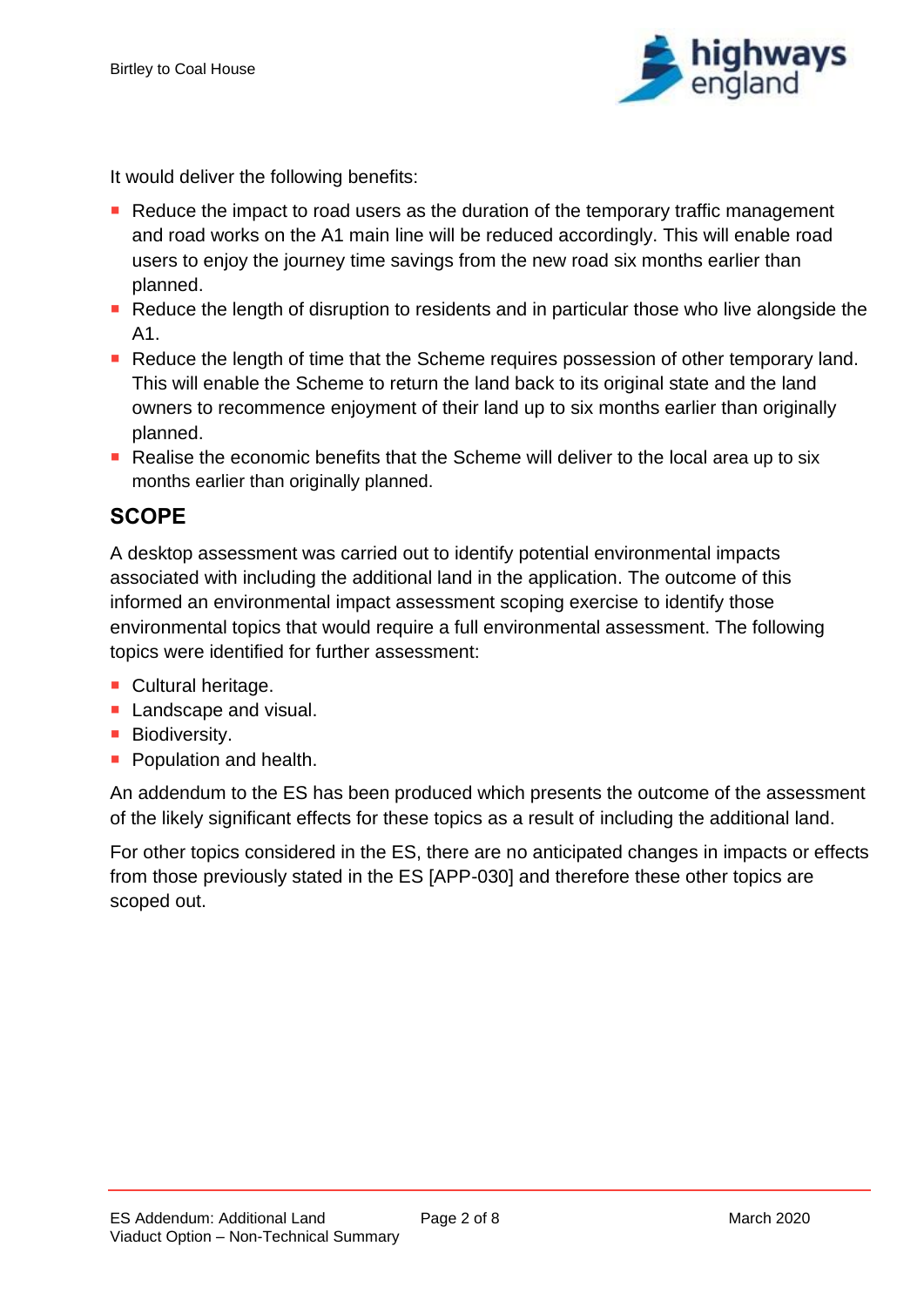<span id="page-5-1"></span>

# <span id="page-5-0"></span>**THE ADDITIONAL LAND**

The location of the additional land is shown on **Figure 1 Scheme Plan** below.

**Figure 1 - Scheme Plan**



The additional land, along with an area immediately to the west, is currently used for horse grazing and there are horse stables associated with this land use to the south west. To the south west is Lamesley Meadows Local Wildlife Site (LWS), located on the junction of Lamesley Road and Haggs Lane. The additional land is bounded to the north by agricultural land with the A1 beyond and to the south and east respectively by Smithy Lane and Network Rail land the ECML. The additional land is bounded to the west by grazed agricultural land and the Lamesley Conservation Area; further west is St Andrews Church Hall and residential properties which are located along Lamesley Road.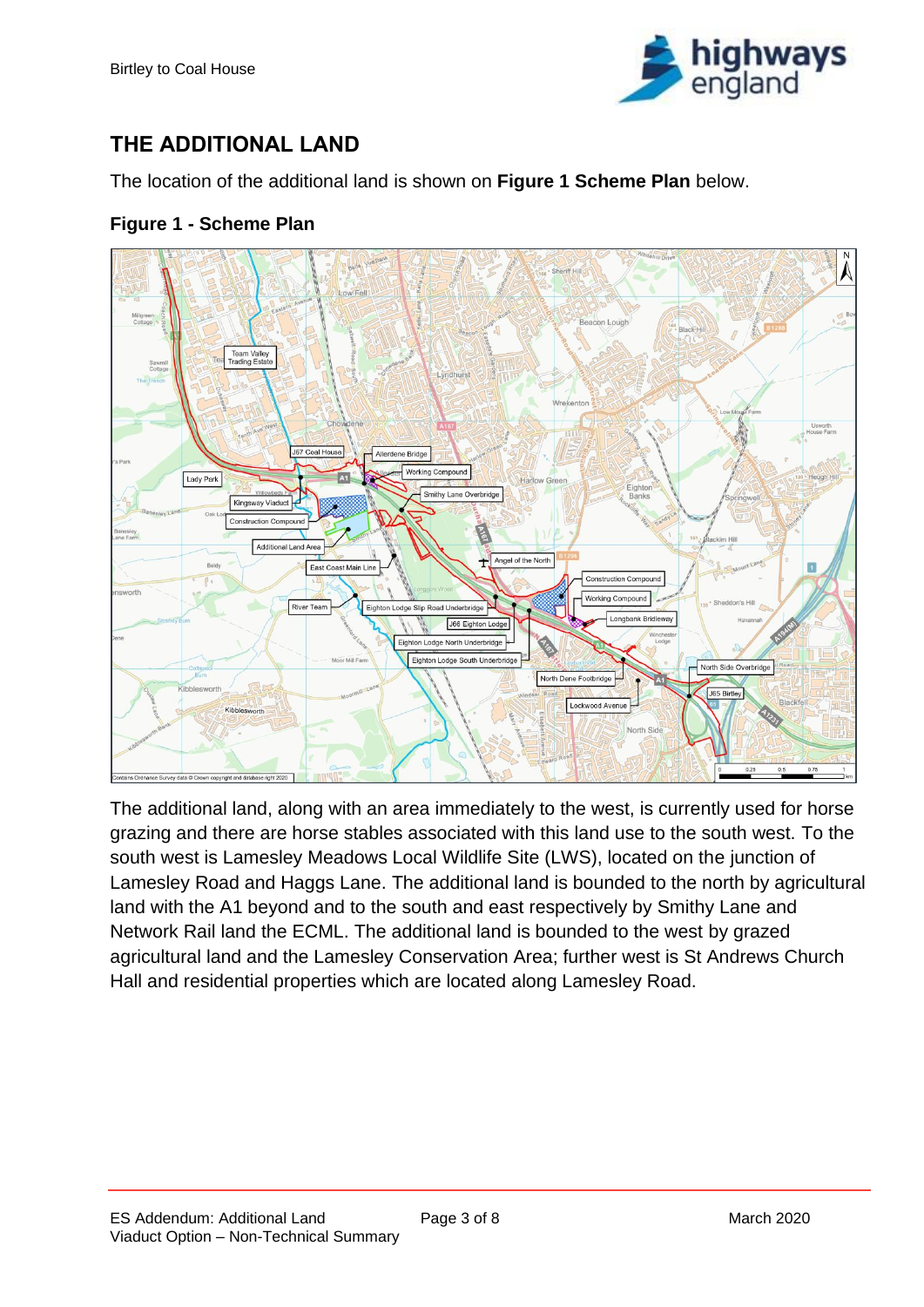<span id="page-6-0"></span>

#### **PROPOSED USE**

This land would be used for the temporary stockpiling of approximately 57,000m<sup>3</sup> of topsoil, subsoil and bulk fill material as detailed in **Figure 2** below.



**Figure 2 - Indicative layout for the Additional Land**

The hard-surfaced access track within the existing proposed compound at junction 67 (Coal House) would be extended into the additional land. The additional land would be fenced. Topsoil bunds 3m high would be established around the perimeter of the stockpile area to screen the properties on Lamesley Road and these would be grass seeded to prevent dust. The material stockpiled within the bunds would be up to 4.5m high and would be a combination of both granular and cohesive material. This would be placed within a sealed bund.

An attenuation pond would be provided to manage temporary drainage and surface water runoff from the additional land. The pond would be excavated into existing ground and an external bund constructed around the perimeter using the excavated arisings. The attenuation pond would be designed to enable surface water and any associated debris (sediments) to be collected without increasing off site flows or sediment. The water would flow to the discharge point via gravity.

No lighting or night-time activities are proposed in the additional land required for stockpiling.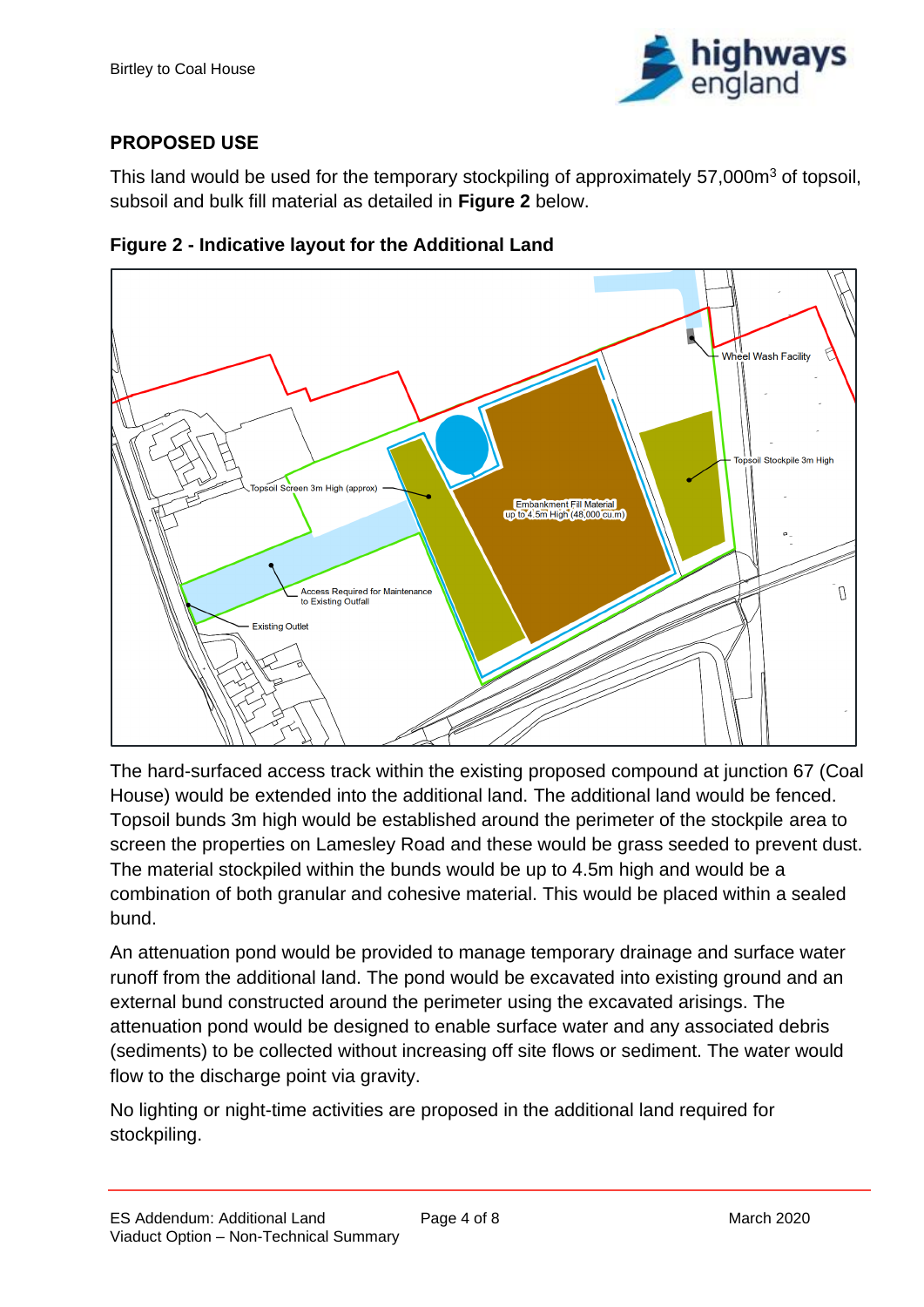

# <span id="page-7-0"></span>**CULTURAL HERITAGE**

#### **OVERVIEW**

The cultural heritage assessment considers the impacts and effects of the use of the additional land on both buried heritage assets (e.g. archaeological finds) and above ground heritage assets (e.g. structures and landscapes of heritage interest).

A review of the local historic environment records has been undertaken which identified cultural heritage assets in the vicinity of the additional land including the historic settlement centre of Lamesley, an area of medieval ridge and furrow and Lamesley Conservation Area.

A geophysical survey (a survey which looks at conditions of the ground and below ground without having to disturb the soil) was completed to determine the likely presence of buried archaeological finds. The survey only revealed a likely minor watercourse and a former hedgerow. This indicates that there are unlikely to be any significant buried archaeological finds present.

#### **CONSTRUCTION**

The use of the additional land would have a temporary impact on the Lamesley Conservation Area, due to views of the temporary stockpiles. This would result in a significant effect on Lamesley Conservation Area, but this effect would only be during construction and would therefore be temporary.

Ground disturbance at the additional land has the potential to result in the permanent loss of the possible remains of the medieval ridge and furrow. However, both a site visit and the geophysical survey indicated that there were no significant extents of ridge and furrow within the additional land and the effects on the medieval ridge and furrow are therefore not considered to be significant.

The use of the additional land would lead to permanent loss of previously unrecorded buried heritage assets, however the geophysical survey suggests that there are no remains of archaeological value within the additional land. To prevent permanent loss of previously unrecorded buried heritage assets, the results of the geophysical survey would be used to inform an additional programme of archaeological investigation which will be devised with the Tyne and Wear Planning Archaeologist. Therefore, it not considered that the effects on unrecorded buried heritage assets would be significant.

### <span id="page-7-1"></span>**LANDSCAPE AND VISUAL**

#### **OVERVIEW**

The landscape and visual assessment considers the impacts and effects of the use of the additional land on landscape character and visual amenity. The baseline landscape and visual conditions have not changed from those reported in the Non-Technical Summary that accompanied the ES at application. The additional land is located within a rural landscape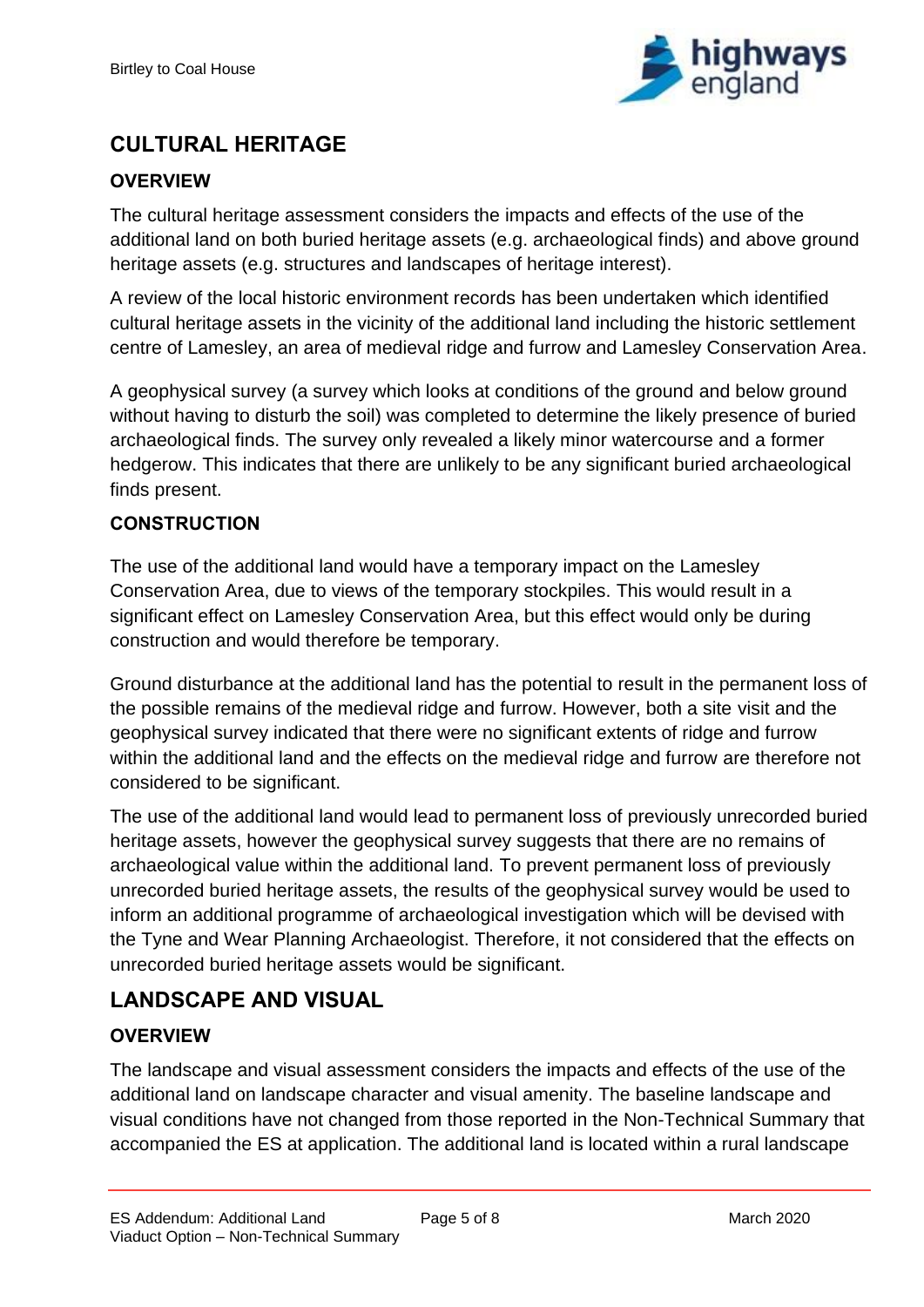

of mixed pasture and arable fields and is characterised by a combination of surrounding land uses including residential, recreational, industrial and open space. The additional land is within the designated Green Belt land, namely the Tyne and Wear Green Belt. The ECML is immediately to the north of the additional land and the A1 is close by, both of these elements form strong visual and audible elements of the landscape.

The additional land falls within the Team Valley Local Landscape Character Area. The character boundary is defined to the north and east by Gateshead urban edge, to the south by the River Tea, flowing north-east from High Urpeth and to the west by a wooded ridge at Ravensworth.

#### **CONSTRUCTION**

The use of the additional land would temporarily affect the perception of this area as a rural landscape. To reduce this impact 3m high topsoil bunds would be located to the west of the additional land to provide screening to nearby properties. Further, the hedge which crosses the additional land would be retained except for a small length that would be removed for access to the site.

There would no change in the effects reported on the Team Valley Local Landscape Character Area or on occupiers or users of local visual receptors in the vicinity of the additional land. Whilst the additional land would extend the influence of the construction activity to the south, the Scheme is already anticipated to give rise to significant effects and this would not change.

#### <span id="page-8-0"></span>**BIODIVERSITY**

#### **OVERVIEW**

The biodiversity assessment considers the impacts and effects of the use of the additional land on the natural environment. The additional land comprises semi-improved grassland fields used to graze horses. It also includes a hedge which is designated as a habitat of principal importance. The additional land was identified as containing habitat suitable for bats and wintering/breeding birds. The additional land is located 0.08km southwest of Lamesley Meadow Local Wildlife Site (LWS). Ecology surveys currently undertaken have identified habitat for bats, breeding birds and wintering birds on the additional land. Additional species specific ecology surveys are being carried out to further inform any mitigation requirements.

#### **CONSTRUCTION**

The use of the additional land would result in the temporary loss of the hedge priority habitat. There could also be some impacts on habitats at Lamesley Meadows LWS due to noise or dust from earth moving activities within the additional land. There is the potential for impacts on bats and wintering birds due to the loss of habitat for foraging and due to disturbance from the construction activities at the site. Additionally, there is the potential for mortality and injury of wintering birds. In order to reduce impacts during construction an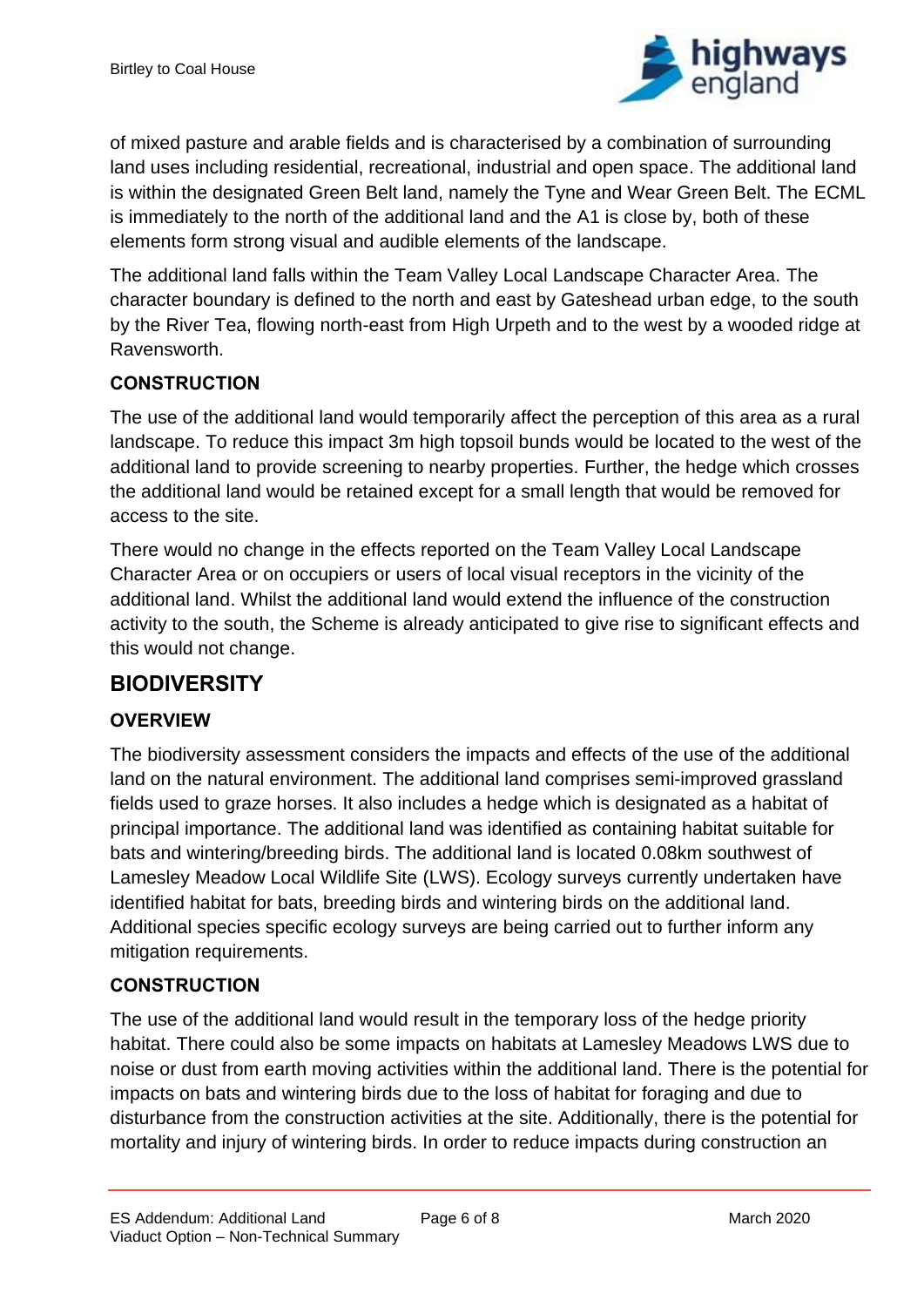

earth bund would be constructed, prior to embankment fill materials being imported which would reduce noise impacts to the surrounding areas for a time, noise generating equipment would be sited away from sensitive areas and damping down would be utilised to reduce dust. Following the completion of the construction activities, the land would be reinstated to its pre-existing condition. With this mitigation in place there would be no significant effects on Lamesley Meadows Local Wildlife Site or on wintering birds or bats. There would be no change to the significant effects which are already reported on habitats.

# <span id="page-9-0"></span>**POPULATION AND HUMAN HEALTH**

#### **OVERVIEW**

The population and human health assessment considers the impacts and effects on private and community land take. The additional land is currently used for horse grazing, and there are horse stables to the south west of the additional land. The additional land is located in close proximity to residential properties located off Lamesley Road, as well as Lamesley Childcare centre which is based at St Andrews Church Hall.

#### **CONSTRUCTION**

During construction, the use of the additional land would result in the temporary loss of private land. In order to minimise the impact, land take will be minimised to ensure land is retained for grazing horses. This measure will be agreed through engagement with the landowners to understand their needs during construction. The additional land will be returned to its former use following completion of the Scheme. Following the application of these measures, it is considered that effects on private land would not be significant. It should be noted that a separate assessment is being carried out to assess the impacts on farm holdings from the additional land. This is currently in progress and will be submitted to the Planning Inspectorate during the course of the examination.

## <span id="page-9-1"></span>**COMBINED EFFECTS**

#### **OVERVIEW**

A review of the technical assessments provided in the scoping exercise and in the ES Addendum was carried out in order to identify new or different environmental effects, or those that could combine to result in an effect of greater significance. Potential impacts associated with the additional land that could result in in-combination effects included impacts relating to increased noise, increased dust, the temporary loss of private land and impacts to landscape setting and views.

#### **CONSTRUCTION**

Following the implementation of mitigation measures during construction of the Scheme, the combined effect on residents, local area and users of footpaths would be temporary and of minor significance (not significant).The assessment of the combined effects of the additional land concluded that there would be no significant effects as a result of the additional land.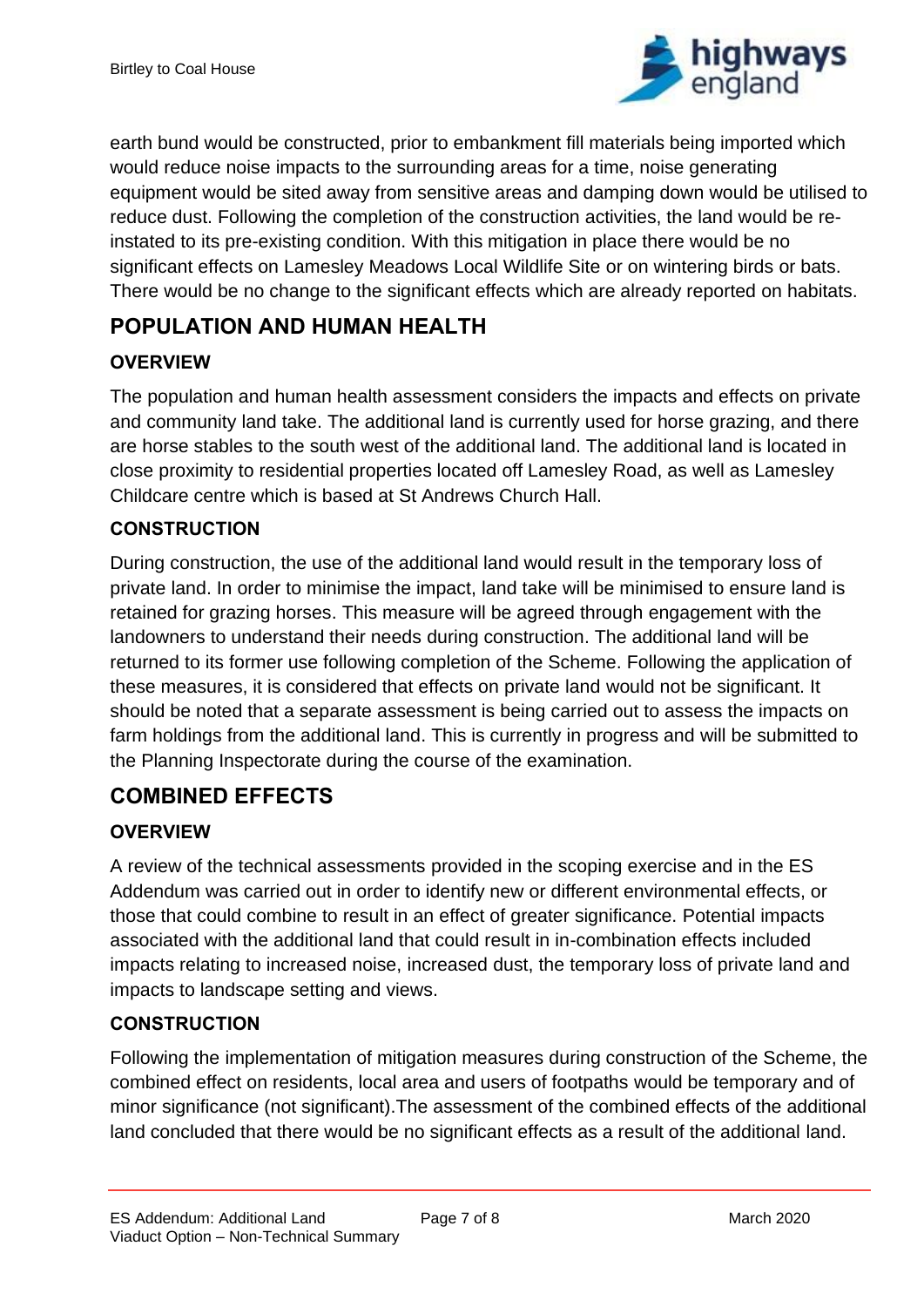

# <span id="page-10-0"></span>**CONCLUSION**

This NTS presents a summary in non-technical language of the environmental assessment that has been undertaken for the additional land which will be used for material stockpiling during construction. A desktop assessment identified that four environmental topics required further assessment (Cultural Heritage, Landscape and Visual, Biodiversity and Population and Human Health). In addition, a combined effects assessment has been undertaken.

The assessments presented in this ES Addendum have concluded that although the use of the additional land would result in impacts, overall the use of the additional land would not result in additional significant effects to those previously presented in the ES and effects would be comparable.

### <span id="page-10-1"></span>**WHAT HAPPENS NEXT?**

Any responses to this consultation in respect of the Scheme should be sent to either of the following:

- By email: [a1birtleytocoalhouse@highwaysengland.co.uk](mailto:a1birtleytocoalhouse@highwaysengland.co.uk)
- **By post:** A1 Birtley to Coal House Project Team, Freepost RSAS-XZGKK-CSUL, Highways England, Lateral, 8 City Walk, Leeds, LS11 9AT

To allow time to collect and assess all responses to this consultation before presenting findings to the Planning Inspectorate, please ensure responses are sent by 11.59pm on Tuesday 14 April 2020. A Consultation Statement will be produced to set out how comments have been considered and will be submitted to the Planning Inspectorate on 20 April 2020. The Examining Authority will then consider the assessment undertaken and the Consultation Statement and decide whether amendments to the DCO will be included in the examination.

Further information about the Planning Act 2008 process and DCO can be found on the PINS National Infrastructure Planning website: <http://infrastructure.planninginspectorate.gov.uk/>